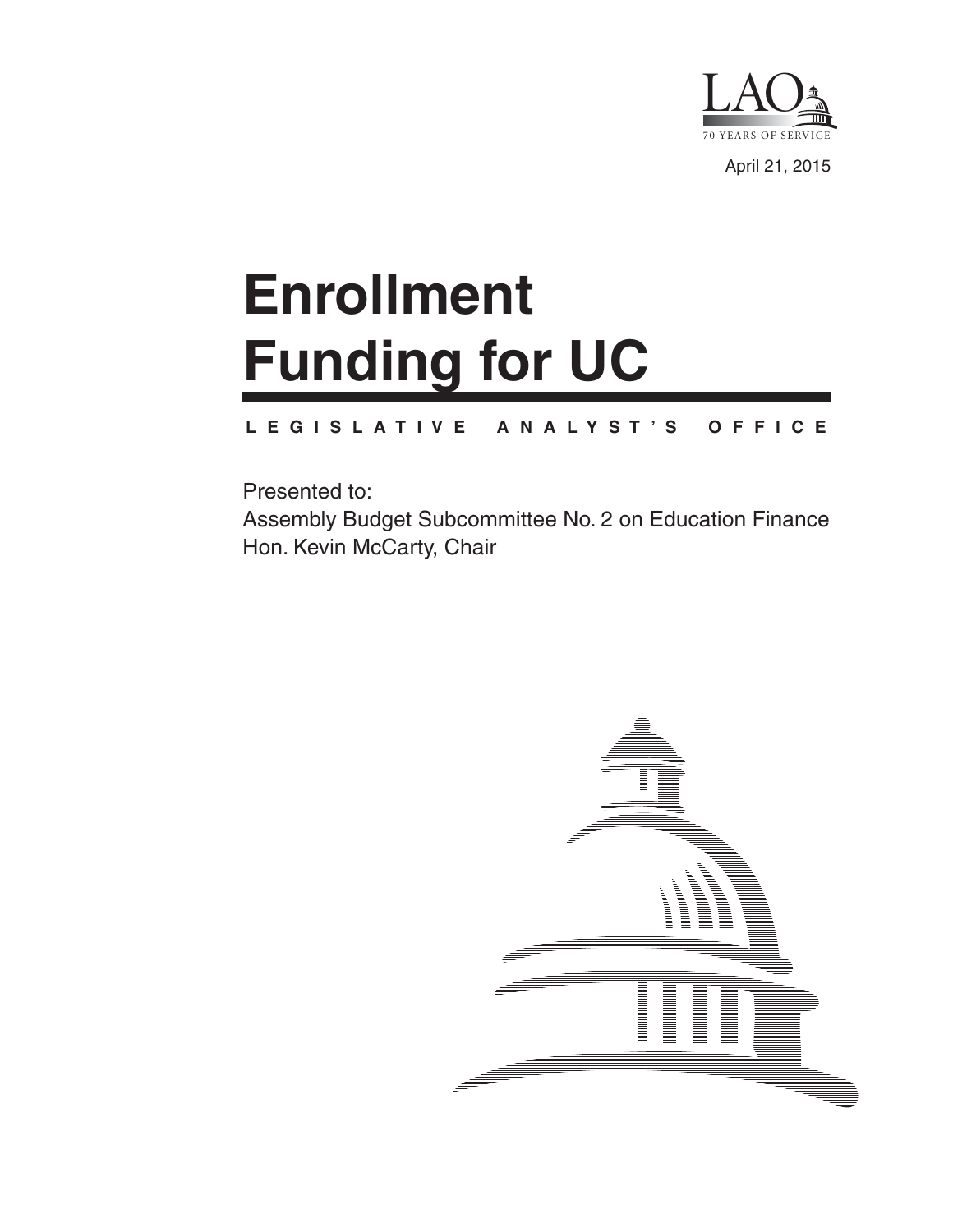

# **Student Eligibility**



### **Master Plan Eligibility for the University of California (UC)**

- The state's Master Plan for Higher Education limits freshman admissions at UC to the top 12.5 percent of public high school graduates. It limits California Community College (CCC) transfer admissions to students with at least a 2.4 grade point average (GPA).
- Master Plan eligibility criteria are intended primarily to (1) ensure academic quality and (2) control state costs by directing a set share of students to the three segments.
- Master Plan eligibility targets for freshmen and minimum GPA requirements for transfer students have not been changed since 1960.

# **UC's Admission Policies**

- UC is to set its admission policies in accordance with the Master Plan.
- UC currently allows any student with a 3.0 GPA who completes certain coursework (known as "A-G") to be considered for freshman admission, though it only guarantees admission to students ranked in the top 9 percent of their high school class or the top 9 percent of students statewide.
- For freshman admission, the state traditionally conducted "eligibility studies" every three to five years to determine if UC's and the California State University's (CSU's) admissions policies were in line with Master Plan eligibility pools. The last study was conducted in 2007.
- For transfer admission, UC requires applicants to take certain courses ("general education courses") and have a 2.4 minimum GPA.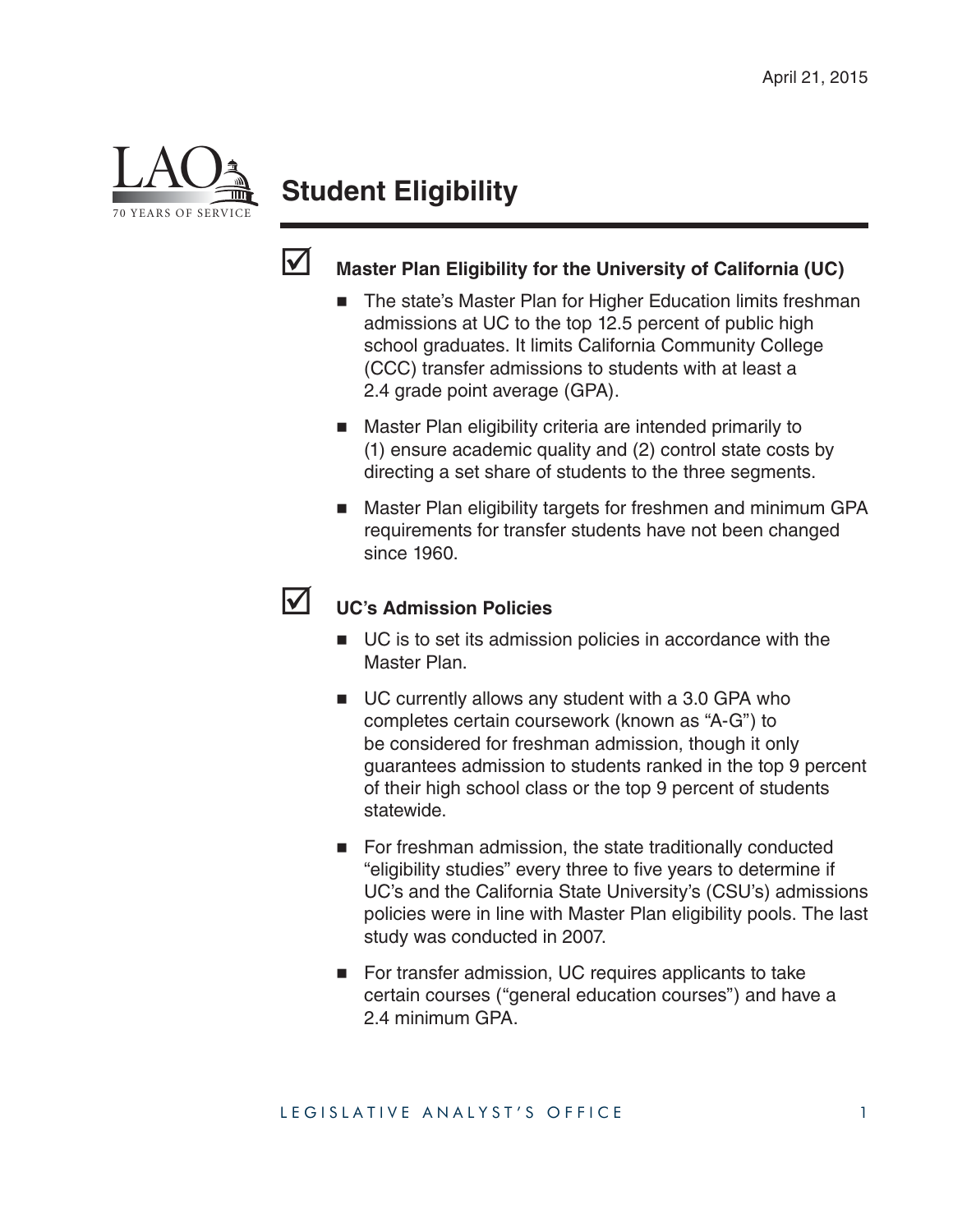

# **Student Eligibility** *(Continued)*



## **Most Campuses Have Higher Admission Standards**

- The Master Plan established UC as a statewide system. Students meeting the Master Plan eligibility requirements are supposed to be guaranteed access to the system, but not to a particular campus.
- UC campuses effectively set their own admission cut offs, with some UC campuses having higher average GPA and test scores for their admits than other UC campuses.
- Students meeting the systemwide minimum admission standards who are not admitted to their campus(es) of choice are offered a spot elsewhere in the system.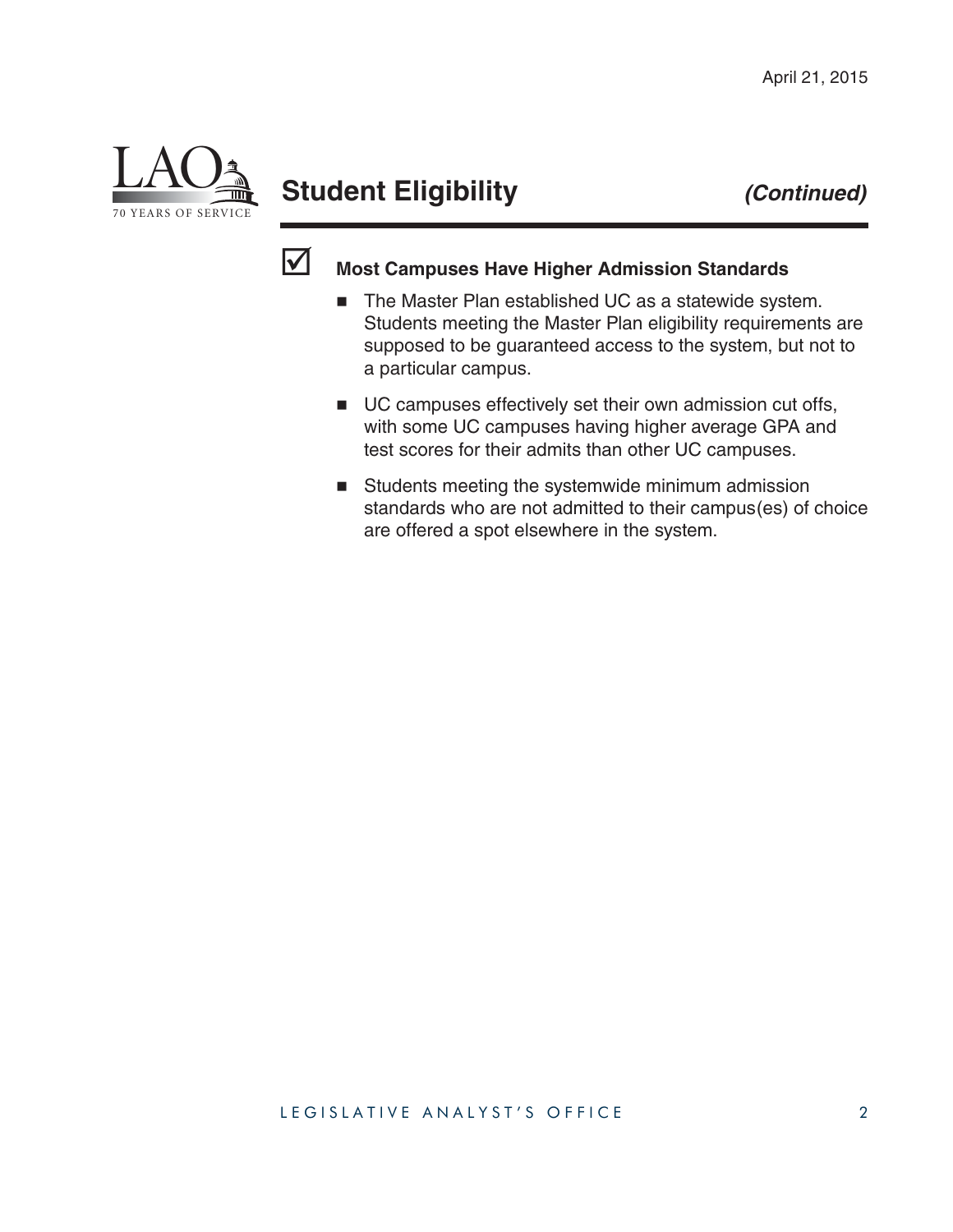

# **Enrollment Demand**



#### **Two Main Factors Affect Enrollment Demand**

- *Demographic Factors.* Other factors being equal, an increase in the number of California public high school graduates causes a proportionate increase in the number of students eligible to enter UC as freshmen. Similarly, increases in the state's traditional college-age population (ages 18 to 24) generally correspond with increases in UC-eligible students since nearly all UC students fall into this group.
- **Participation Rates.** This is the percentage of eligible students choosing to apply and enroll at UC. Eligible students might choose not to apply and enroll at UC for a variety of reasons. For example, some eligible high school students might prefer to enroll at a private college, an out-of-state college, or a CSU campus.

#### **Applications Not Traditionally Used to Measure Enrollment Demand**

- **Applications show the number of students who would like to** attend UC.
- **Applications do not necessarily correspond with the number** of students eligible to attend UC because many students applying to UC likely do not fall within the top 12.5 percent of high school students.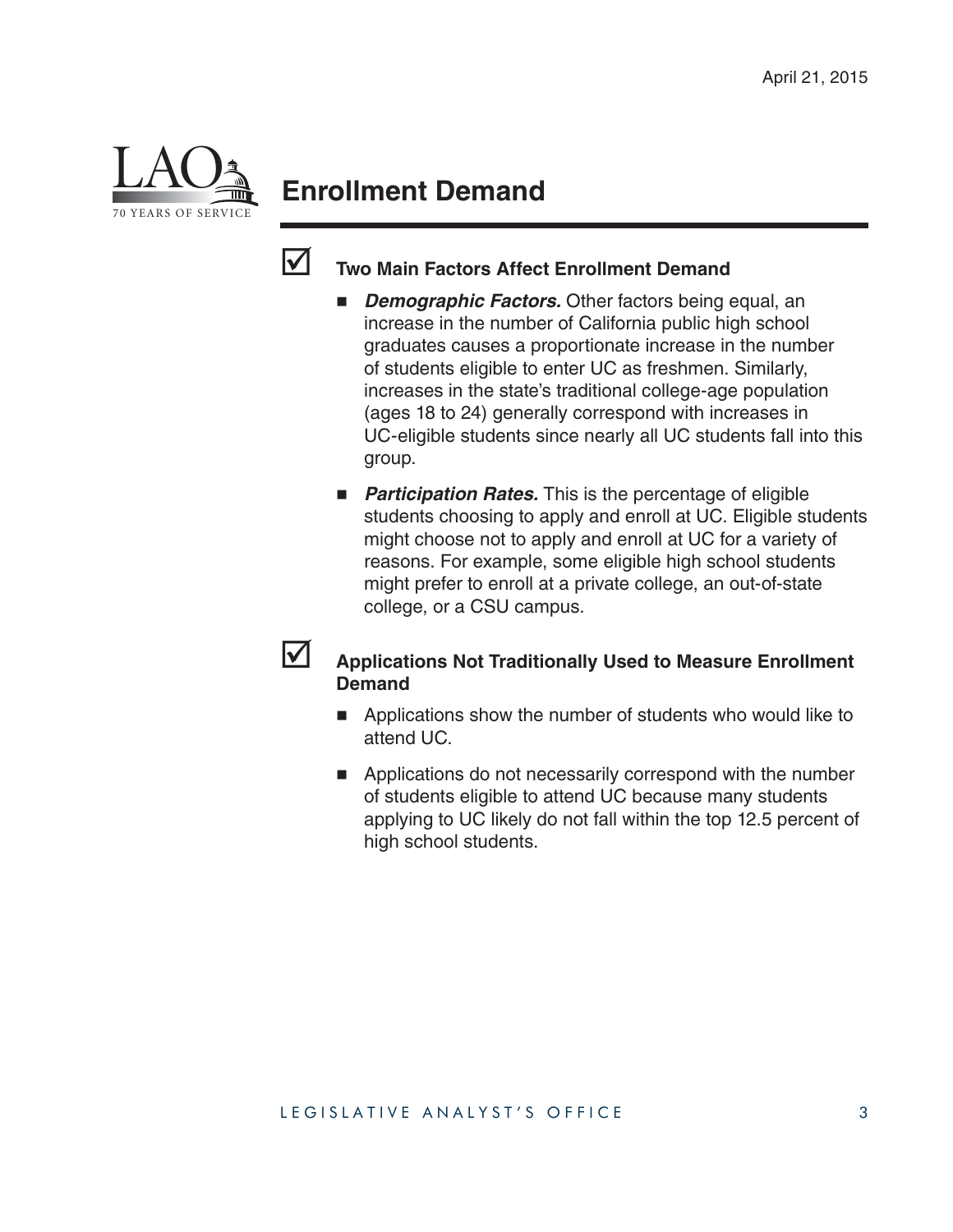

# **Enrollment Funding**



#### **State Traditionally Set Enrollment Target for UC in Annual State Budget**

- $\blacksquare$  Traditionally, the state first determined the growth rate in UC enrollment from the current year to the budget year based on projected changes in demographics and participation rates, as well as the findings of freshman eligibility studies.
- The state then set an enrollment target for the budget year specifying how many students it expected UC to serve. In more recent years, the state set one overall enrollment target, not separate targets for undergraduate and graduate students or separate targets by academic discipline.
- $\blacksquare$  Under the traditional process, the state finalized enrollment targets in June—*after* the universities had made their admission decisions for the fall semester.

#### **Enrollment Growth Traditionally Funded Based on Marginal Cost Formula**

- Traditionally, the state funded enrollment growth based on the estimated cost of admitting each additional student known as the "marginal cost."
- The most recent marginal cost formula used by the state assumed UC would hire a new professor for roughly every 19 additional students. The formula also included the average cost per student for academic and instructional support, student services, instructional equipment, and operations and maintenance of physical infrastructure.
- The formula reflected the cost of all enrollment (undergraduate and graduate students combined and all academic disciplines but health sciences).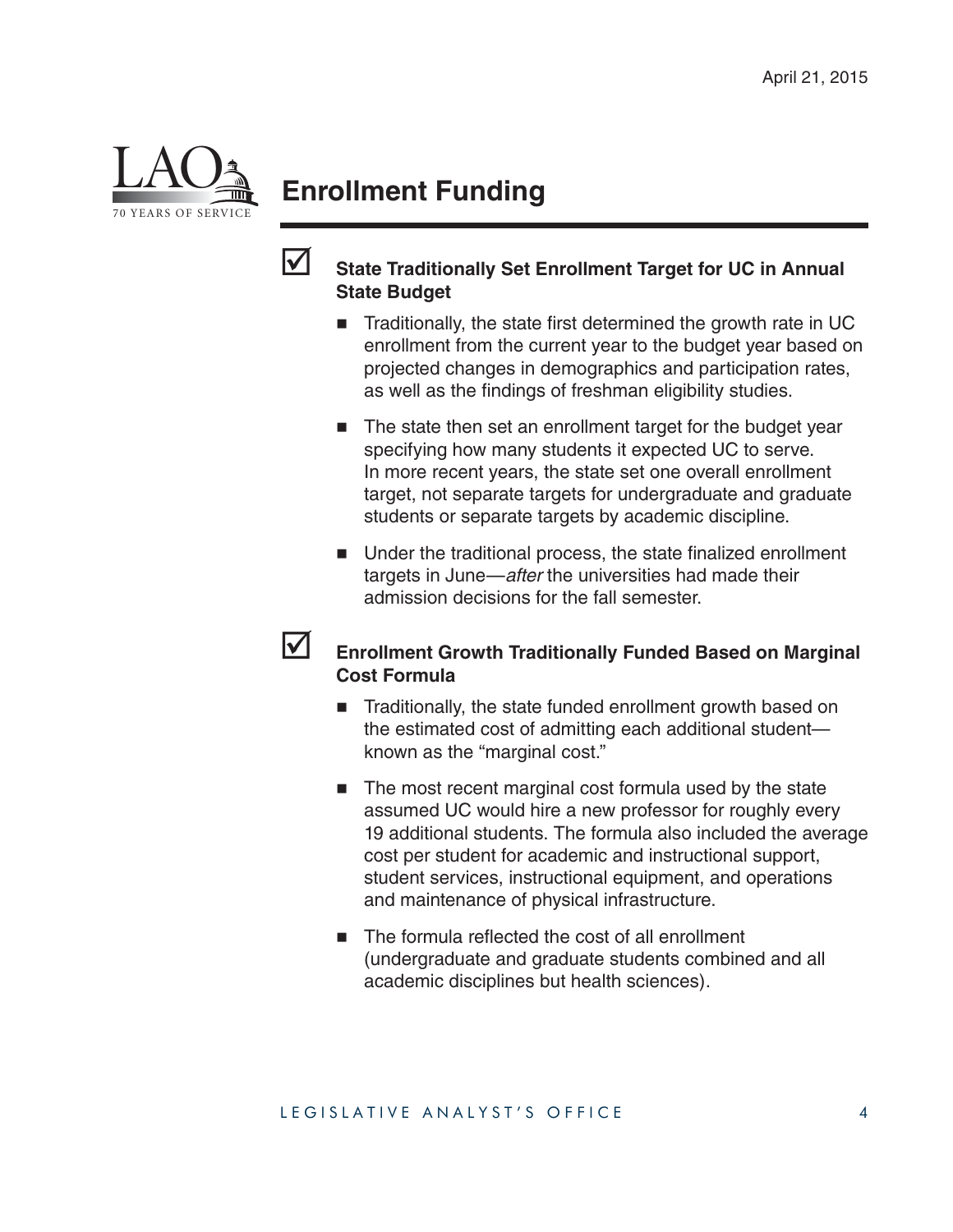

# **Enrollment Funding** *(Continued)*



#### **Enrollment Funding Not Used on a Consistent Basis in Recent Years**

Without enrollment targets specified in the annual state budget, a lack of clarity now exists around whether UC and CSU were to use part of their funding augmentations the past few years for enrollment growth.

#### **State Has Not Been Using University Enrollment Targets on a Consistent Basis**

| <b>Full-Time Equivalent (FTE) Students</b>                                                              |         |         |         |         |                      |                      |         |         |  |
|---------------------------------------------------------------------------------------------------------|---------|---------|---------|---------|----------------------|----------------------|---------|---------|--|
|                                                                                                         | 2007-08 | 2008-09 | 2009-10 | 2010-11 | 2011-12              | 2012-13              | 2013-14 | 2014-15 |  |
| UC                                                                                                      |         |         |         |         |                      |                      |         |         |  |
| Enrollment target                                                                                       | 198.455 | None    | None    | 209.977 | 209.977 <sup>a</sup> | 209.977 <sup>a</sup> | None    | None    |  |
| Actual enrollment                                                                                       | 203.906 | 210.558 | 213.589 | 214.692 | 213.763              | 211.212              | 210.986 | 211.267 |  |
| Percent change in<br>actual enrollment                                                                  |         | 3.3%    | 1.4%    | 0.5%    | $-0.4%$              | $-0.5%$              | $-0.1%$ | 0.1%    |  |
| <b>CSU</b>                                                                                              |         |         |         |         |                      |                      |         |         |  |
| Enrollment target                                                                                       | 342,553 | None    | None    | 339.873 | 331.716 <sup>a</sup> | 331.716 <sup>a</sup> | None    | None    |  |
| Actual enrollment                                                                                       | 353.915 | 357.223 | 340.289 | 328.155 | 341.280              | 343.227              | 351.955 | 360,000 |  |
| Percent change in<br>actual enrollment                                                                  |         | 0.9%    | $-4.7%$ | $-3.6%$ | 4.0%                 | $-0.4%$              | 2.5%    | 2.3%    |  |
| $\alpha$ Ctato budget did not require the universities to return menoy if they fell short of the target |         |         |         |         |                      |                      |         |         |  |

a State budget did not require the universities to return money if they fell short of the target.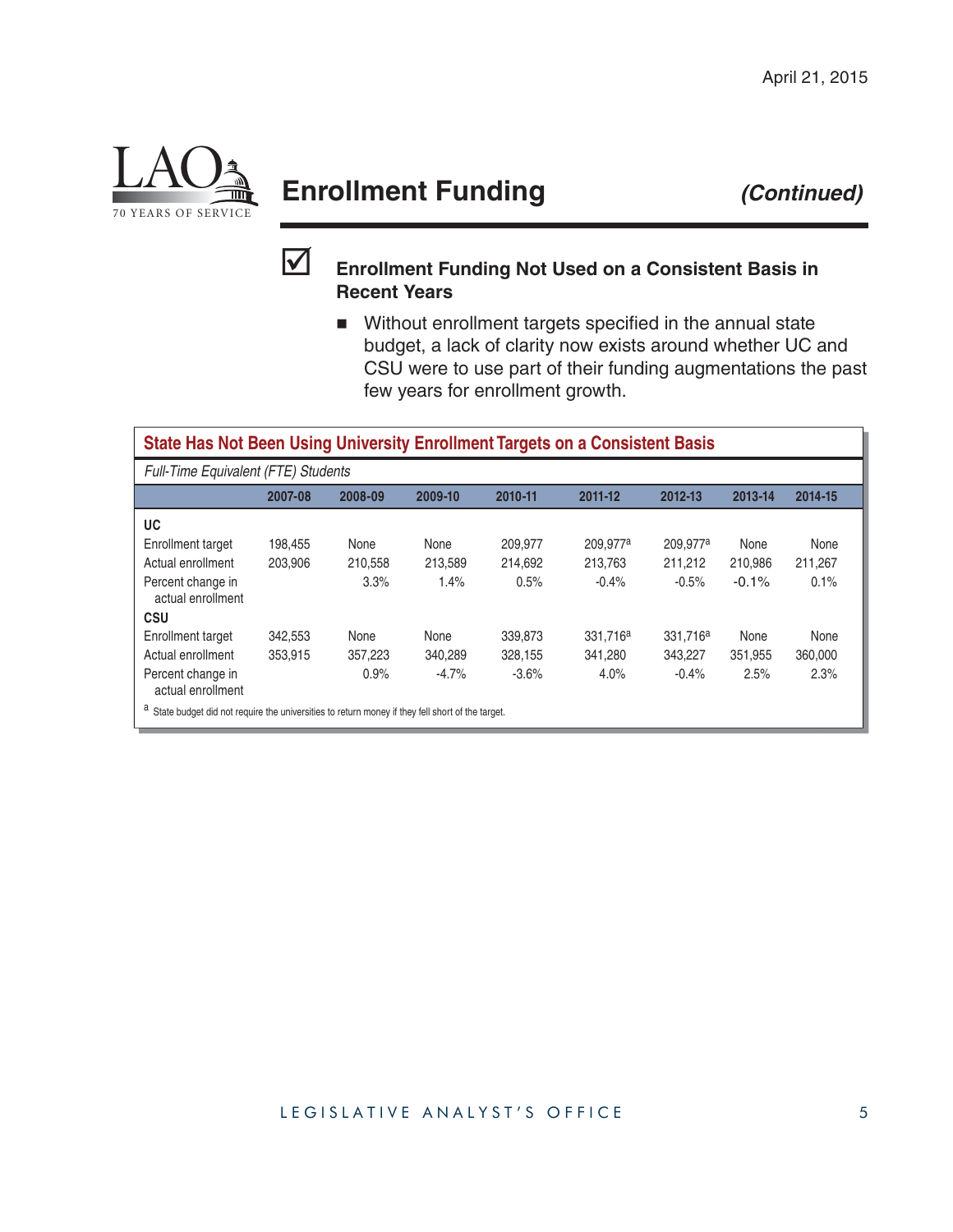

# **Assessment**



#### **Enrollment Funding a Key State Policy and Budget Tool**

- Enrollment funding allows the Legislature to set clear expectations about higher education access.
- **Enrollment budgeting also aligns state funding with higher** education costs.
- Though enrollment funding does not focus on higher education outcomes, the state still can monitor performance.

#### **Current-Year Actual Enrollment the Most Accurate Refl ection of Base Enrollment**

- Given the state did not set enrollment targets in 2013-14 or 2014-15, the base enrollment level it should use for setting 2015-16 enrollment targets is not entirely clear.
- We believe using UC's actual 2014-15 enrollment level is reasonable. In 2013-14 and 2014-15, the state provided UC with augmentations, along with discretion in how to use those augmentations.
- Moreover, using current-year actual enrollment is the most straightforward way of ensuring additional funding results in additional students (as opposed to paying for existing students UC considers to be unfunded).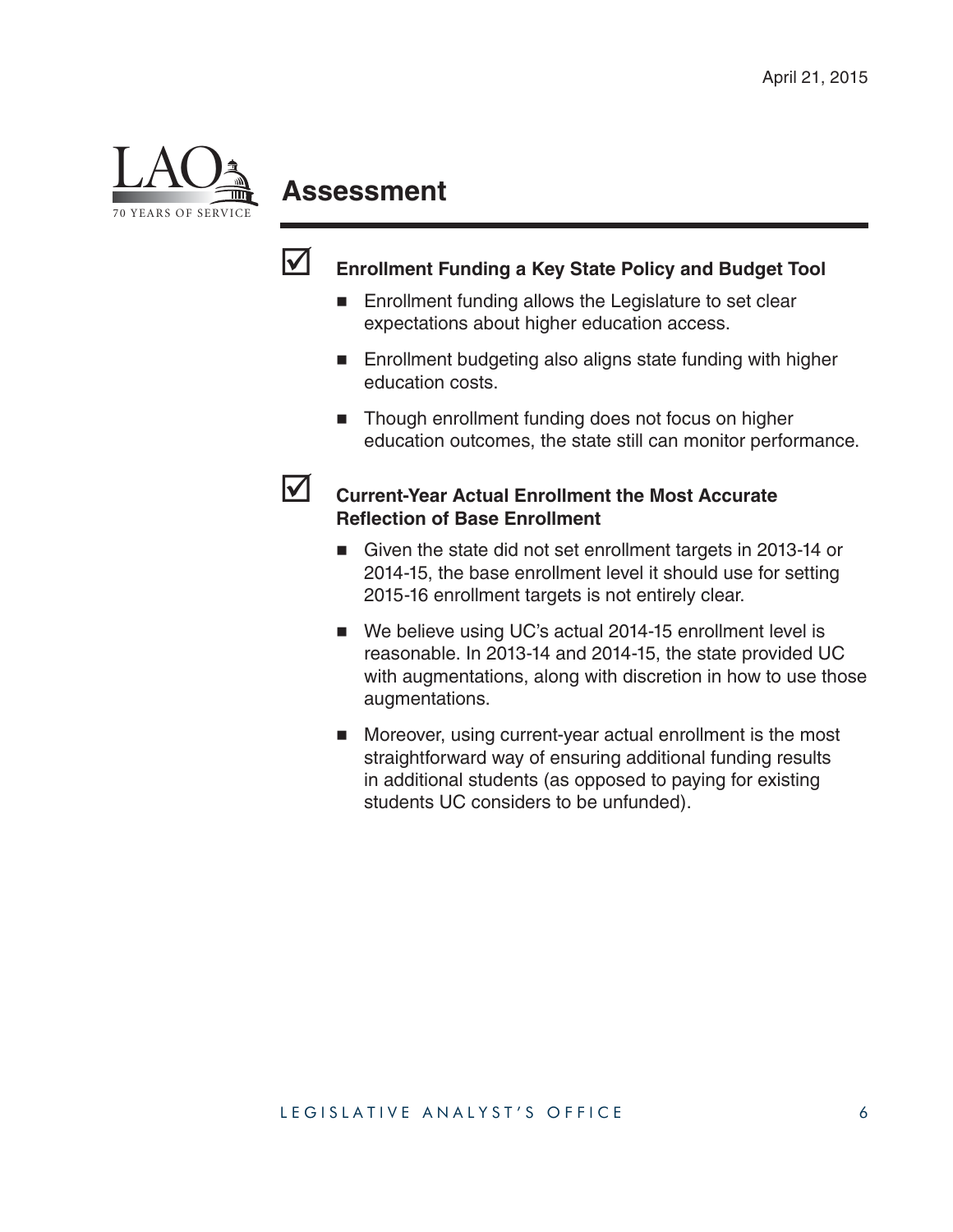

# **Assessment** *(Continued)*



#### **Evidence Suggests UC Meeting Master Plan Eligibility Targets**

- Determining UC's actual draw of freshmen is difficult without an updated eligibility study. The available UC admission data, together with state data on public high school graduates, show that in recent years UC has been admitting about 13 percent of public high school graduates—more than the 12.5 percent called for under the Master Plan.
- UC currently reports accepting all eligible transfer students who meet the minimum admission standards for transfer students defined in the Master Plan.
- The university reports, however, that not all eligible freshman and transfer students are being accepted into the campus or program of their choice.

#### **Enrollment Demand Not Likely to Increase in Near Term**

- The college-age population is projected to decline steadily from 2015 through 2020, with the 2020 level 300,000 individuals lower than the 2015 level.
- State projections also show declines in the number of California public high school graduates in the near term.
- The extent to which UC will experience an increase in CCC transfers due to increases in CCC enrollment is unclear because not all CCC students enroll in transfer-oriented programs. Any such effects likely will not increase demand for transfer at UC for at least a few more years.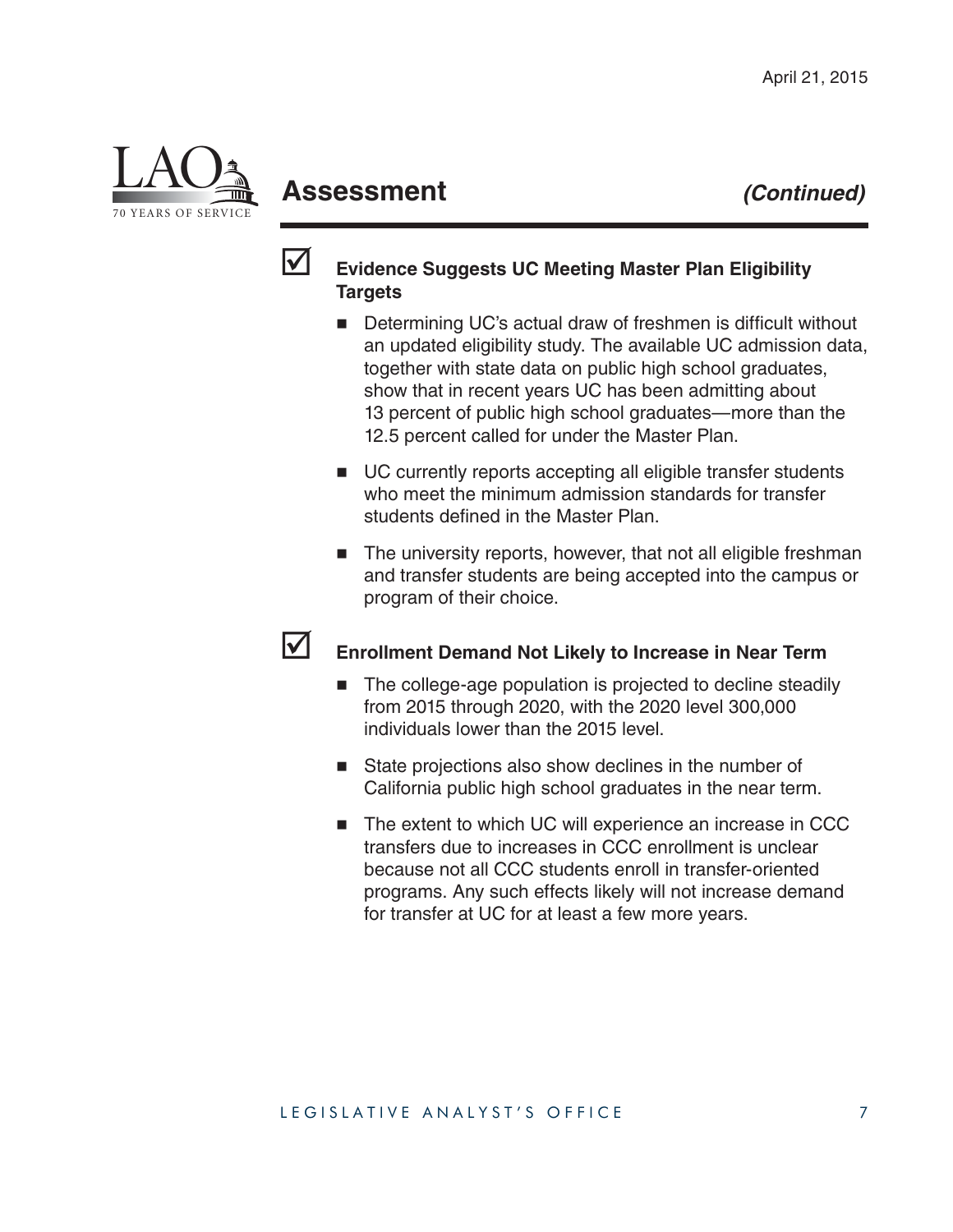

# **Recommendations**



#### **Recommend Setting UC Enrollment Target at Current-Year Level**

- $\blacksquare$  The university does not appear to be facing significant increased enrollment demand, given the projected demographic declines and the university's continued ability to accommodate eligible students.
- Current-year enrollment is 211,267 full-time equivalent students.

#### **Recommend Using Updated Marginal Cost Formula**

- The state has not updated the marginal cost formula in recent years since it has not funded enrollment explicitly. Using the traditional methodology, we calculate an updated marginal cost formula for 2015-16 of \$9,244. (Our calculation differs from UC's marginal cost of \$10,000 per student because the university continues to use the marginal cost rate from 2007-08.)
- **Moving forward, we recommend the Legislature consider** establishing marginal cost formulas that calculate costs separately for different types of students (such as undergraduates and graduates). UC recently completed a study of costs by different student types that could help with the creation of new marginal cost formulas.